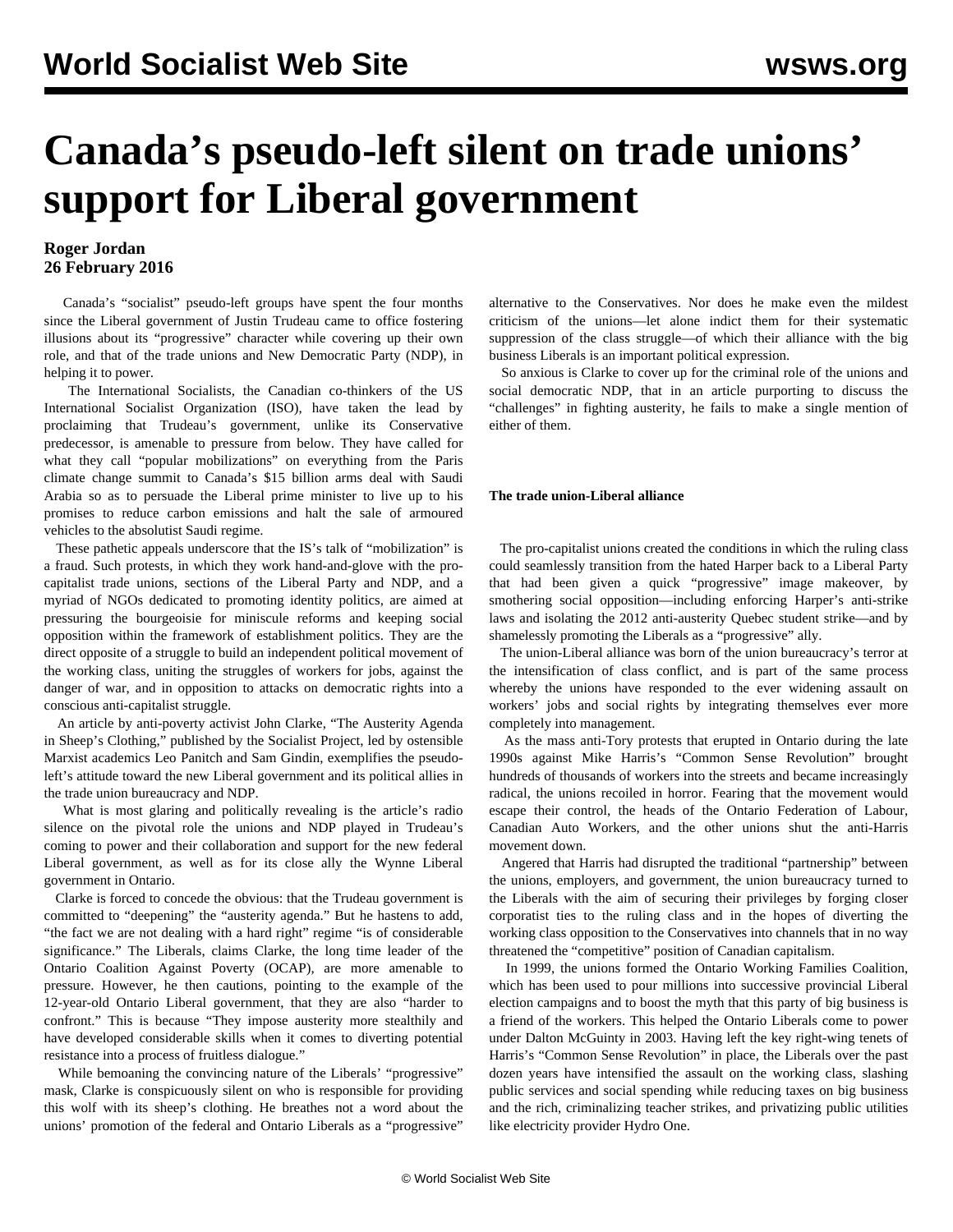The unions made use of their intimate ties with the Ontario Liberals to spearhead the push for the election of a "progressive" big-business government at the federal level in 2015. The union bureaucracy set up various umbrella groups, such as Engage Canada, to serve as fronts for their pro-Liberal "Anybody but Conservative" campaign, and forked out millions to fund anti-Tory advertising in what amounted to an endorsement of Canada's traditional party of government.

 After Trudeau's Liberals won office on a tide of phony progressive rhetoric, the union top brass could hardly contain their enthusiasm. The Canadian Labour Congress issued a "congratulations" message on election night, and three weeks later, around a hundred leading bureaucrats [met behind closed doors with the new prime minister](/en/articles/2015/11/13/cana-n13.html) to pledge their cooperat ion .

 The casting of the Liberals as a progressive alternative was facilitated by the explicitly right-wing campaign conducted by the NDP. Under the ex-Liberal cabinet minister Thomas Mulcair, the NDP pledged to balance the budget, keep income taxes on the top 1 percent at record low levels, and support Canada's aggressive foreign policy in alliance with US imperialism. Like its social democratic counterparts around the world, the NDP long ago abandoned any commitment to meaningful social reform and has been transformed into a party of big business virtually indistinguishable from its Liberal and Conservative counterparts.

 Clarke would rather avoid such uncomfortable truths. They explode his pretensions, and those of Socialist Project, to be implacable opponents of austerity, and would disrupt their political relations with the union bureaucracy and the upper-middle class pseudo-left milieu.

 Throughout this entire period, Clarke and the various pseudo-left "socialist" groups, have worked might and main to uphold the authority of the trade union bureaucracy, promoting the pro-capitalist unions as instruments of working class struggle and working to channel any rankand-file opposition into hopeless attempts to "reform" the unions.

 The trial run for the 2015 "Anybody but Harper" campaign was the Ontario unions' 2013-14 "Stop Hudak" drive—a reference to the provincial Progressive Conservative leader at the time. This campaign culminated in the election, with the unions' enthusiastic support, of a Liberal majority government in June 2014. But initially it served as the political cover for the parliamentary support the NDP, at the unions' behest, provided to a minority Liberal government, as it slashed social spending and used strikebreaking legislation to impose real wage cuts on the province's teachers.

 The "Stop Hudak" campaign was enthusiastically embraced by the pseudo-left, with the IS and Fightback asserting that the eventual defeat of Hudak showed that the unions could still mobilize workers in defence of their interests.

 In truth, the only major difference between Hudak and the Liberals was a tactical one over how best to impose austerity. The former sought to scale back the influence of the trade unions, including through reactionary US-style "right-to-work" laws, while the latter saw in the bureaucracy a useful accomplice in fulfilling the agenda of big business. Even before the elections, Hudak was forced to back down on his anti-union proposals, because the vast majority of the ruling elite sided with the Liberals, recognizing the bureaucracy's indispensable function in policing growing opposition in the working class.

## **Socialist Project's apologetics for capitalist austerity**

 Clarke has joined the trade unions in consciously seeking to cultivate illusions among workers about the character of the Liberal government. Including the Liberals among the "moderate austerity forces," he opines, "they don't wish to take things as far and they are more likely to tactically retreat in the face of serious opposition." Further on, after noting the role of the Ontario Liberals in enforcing austerity, he writes of both levels of government, "They are all regimes that are relatively less able to withstand serious challenge and social mobilization and this makes it easier to win concessions from them and force them into retreats. However, their very method of operating, based on 'inclusiveness' and cooption, makes it all the harder to create the critical mass of resistance that makes such victories possible."

 This is all lies. It was the Liberal governments of Jean Chretien and Paul Martin that blazed the trail for Stephen Harper's Conservatives by imposing the largest social spending cuts in Canada's history during the 1990s and initiating the revival of a militarist foreign policy by launching wars in Yugoslavia and Afghanistan. At the provincial level, workers have seen their living standards continue to drop as the Ontario Liberals have implemented one austerity budget after another.

 Clarke's reference to the difficulty in creating the "critical mass of resistance" is even more revealing. He gives the union bureaucracy a free pass for its connivance in enforcing the ruling elite's agenda against the working class, while blaming the working people for the attacks of the bourgeoisie by insinuating they are unwilling to fight back and are politically gullible.

 Clarke's stony silence on the role of the trade unions and NDP in boosting the Liberals' "progressive" credentials typifies the approach of Socialist Project, which, in its habitual opportunist and cowardly fashion, didn't officially endorse "Anybody but Harper," but prominently featured a statement on its website from *Canadian Dimension* that did.

 While Socialist Project may make the occasional pro forma reference to the Liberals as a big business or ruling class party, like the rest of the pseudo-left, it does not systematically seek to educate the working class as to the class nature of the principal establishment parties—the Liberals, Conservatives, and NDP—and the class purpose of the competition between them. The three-party system serves as a means for the ruling class to determine its policy, but most fundamentally it is a mechanism through which the ruling elite manipulates public opinion in its own interests and diverts and suppresses social opposition.

 Rather than exposing how the ruling class plans to use the Liberal-union alliance to give a progressive gloss to the politics of austerity and war while plotting to use the inevitable popular disappointment with the Liberals to bring the Conservative back to power in the future, Clarke, with his talk of "moderate austerity forces" and of the Liberals carrying out a "balancing act," fosters the reactionary myth that this party is a "lesser evil"—a party which is amenable to pressure from the workers and ready to use the capitalist state to promote working class interests if only they are subjected to sufficient pressure from below.

 Socialist Project's orientation is not the result of political confusion, but rather flows inexorably from the social forces for which it speaks: a privileged section of the middle class wedded to capitalism and its state institutions, and deeply hostile to the revolutionary strivings of the working class and socialism.

 Last year, when the pseudo-left Syriza took power in Greece, Socialist Project leaders Panitch and Gindin travelled to Athens where they spent months in discussions with leading Syriza members, providing a "left" cover for their craven capitulation to the European Union's austerity dictates. Even after Syriza responded to the massive re j ection of austerity in the July 5 referendum by callously defying the popular mandate and agreeing to impose t o an unprecedented multi-billion euro austerity package , including the destruction of pensions and vast privatization plans, [Panitch and Gindin](/en/articles/2015/09/19/cagk-s19.html) came to Syriza's defence . They argued for continued support to the Syriza government and angrily denounced Syriza's critics as sectarians , while dismissing as ridiculous any suggestion that an appeal to the European working class to build a unified